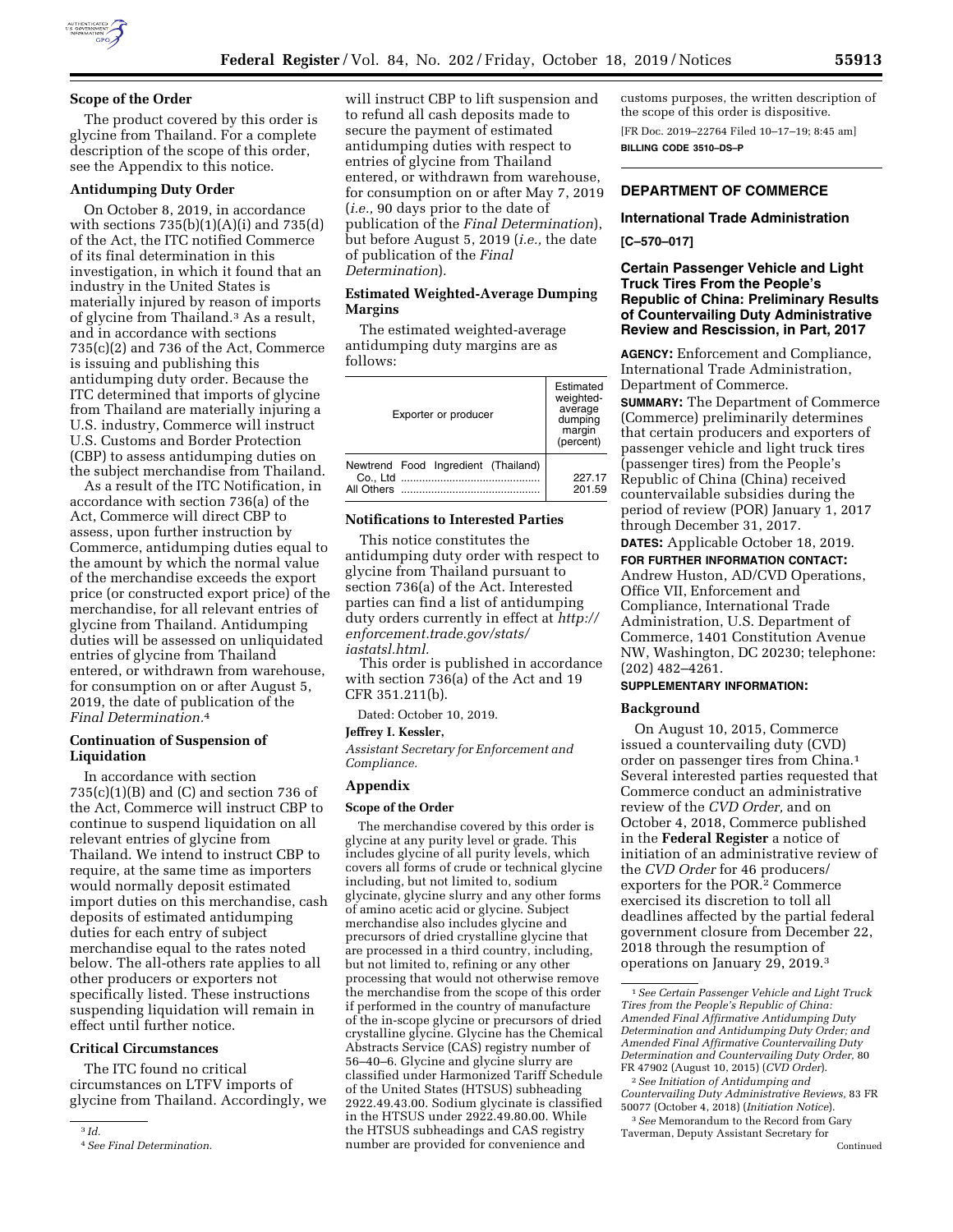## **Scope of the Order**

The products covered by the order are certain passenger vehicle and light truck tires from China. A full description of the scope of the order is contained in the Preliminary Decision Memorandum.4

## **Methodology**

Commerce is conducting this CVD review in accordance with section  $751(a)(1)(A)$  of the Tariff Act of 1930, as amended (the Act). For each of the subsidy programs found countervailable, we determine that there is a subsidy, *i.e.,* a financial contribution by an ''authority'' that confers a benefit to the recipient, and that the subsidy is specific.5 For a full description of the methodology underlying our preliminary conclusions, including our reliance, in part, on adverse facts available pursuant to sections 776(a) and (b) of the Act, *see*  the Preliminary Decision Memorandum.<sup>6</sup>

The Preliminary Decision Memorandum is a public document and is on file electronically via Enforcement and Compliance's Antidumping and Countervailing Duty Centralized Electronic Service System (ACCESS). ACCESS is available to registered users at *[http://access.trade.gov,](http://access.trade.gov)* and is available to all parties in the Central Records Unit, room B8024 of the main Commerce building. In addition, a complete version of the Preliminary Decision Memorandum can be accessed directly on the internet at *[http://](http://enforcement.trade.gov/frn/index.html) [enforcement.trade.gov/frn/index.html.](http://enforcement.trade.gov/frn/index.html)*  The signed Preliminary Decision Memorandum and the electronic versions of the Preliminary Decision Memorandum are identical in content.

## **Partial Rescission of Administrative Review**

Pursuant to 19 CFR 351.213(d)(1), Commerce will rescind an

<sup>4</sup> See "Decision Memorandum for the Preliminary Results of the Administrative Review of the Countervailing Duty Order on Certain Passenger Vehicle and Light Truck Tires from the People's Republic of China and Rescission, in part, 2017,'' dated concurrently with this notice (Preliminary Decision Memorandum) and hereby adopted by this notice.

5*See* sections 771(5)(B) and (D) of the Act regarding financial contribution; section 771(5)(E) of the Act regarding benefit; and, section 771(5A) of the Act regarding specificity.

6A list of topics discussed in the Preliminary Decision Memorandum can be found as an appendix to this notice.

administrative review, in whole or in part, if the parties that requested a review withdraw the request within 90 days of the date of publication of the notice of initiation. We received timely withdrawals of the requests for review, for which no other parties requested a review, for the following companies: Guangrao Taihua International Trade Co., Ltd., Qingdao Keter International Co., Limited, Qingdao Odyking Tyre Co., Ltd., Qinzhou Detai International Trading Co., Ltd., Shengtai Group Co., Ltd., Shouguang Firemax Tyre Co., Ltd., Pirelli Tyre Co., Ltd., Shandong New Continent Tire Co., Ltd., Shandong Guofeng Rubber Plastics Co., Ltd., Qingdao Jinhaoyang International Co., Ltd., and Maxon Int'l Co., Limited.7 Therefore, in accordance with 19 CFR 351.213(d)(1), Commerce is rescinding this review of the CVD order on passenger tires from China with respect to these companies.

# **Preliminary Results of Review**

As a result of this review, we preliminarily determine the countervailable subsidy rates to be:

| Company                        | Subsidy<br>rate<br>(percent<br>ad<br>valorem) |
|--------------------------------|-----------------------------------------------|
| Cooper (Kunshan) Tire Co., Ltd | 51.09                                         |

7*See* Letters from Guangrao Taihua International Trade Co., Ltd., Qingdao Keter International Co., Limited, Qingdao Odyking Tyre Co., Ltd., Qinzhou Detai International Trading Co., Ltd., Shengtai Group Co., Ltd., and Shouguang Firemax Tyre Co., ''Certain Passenger Vehicle and Light Truck Tires From the People's Republic of China—Withdrawal of Request for Administrative Review,'' dated December 30, 2018; Pirelli Tyre Co., Ltd.'s Letter, ''Pirelli's Withdrawal of Request for Administrative Review,'' dated December 28, 2018; Shandong New Continent Tire Co., Ltd.'s Letter, ''New Continent Withdrawal of Review Request for POR 3 of the Countervailing Duty Order on Passenger Vehicle and Light Truck Tires (PVLT) from the People's Republic of China (C–570–017),'' dated December 26, 2018; Shandong Guofeng Rubber Plastics Co., Ltd.'s Letter, ''Passenger Vehicle and Light Truck Tires From the People's Republic of China: Withdrawal of Request for Administrative Review,'' dated December 21, 2018; Qingdao Jinhaoyang's Letter, ''Jinhaoyang's Withdrawal of Request for Administrative Review,'' dated December 18, 2018; Maxon Int'l Co., Limited's Letter, ''Certain Passenger Vehicle and Light Truck Tires From the People's Republic of China—Withdrawal of Request for Administrative Review,'' dated December 7, 2018; American Pacific Industries, Inc.'s Letter, ''Passenger Vehicle and Light Truck Tires From the People's Republic of China: Withdrawal of Request for Administrative Review,'' dated December 28, 2019; American Pacific Industries, Inc.'s Letter, ''Passenger Vehicle and Light Truck Tires From the People's Republic of China: Withdrawal of Request for Administrative Review,'' dated December 19, 2019; and ITG Voma Corporation's Letter, ''Passenger Vehicle and Light Truck Tires From the People's Republic of China—Withdrawal of Request for Administrative Review,'' dated December 21, 2018.

| Company                                | Subsidy<br>rate<br>(percent<br>ad<br>valorem) |
|----------------------------------------|-----------------------------------------------|
| Shandong Longyue Rubber Co.,<br>l td   | 71.13                                         |
| Non-Selected Companies Under<br>Review | 56.99                                         |

## **Preliminary Rate for the Non-Selected Companies Under Review**

The statute and the Commerce's regulations do not directly address the establishment of rates to be applied to companies not selected for individual examination where Commerce limits its examination in an administrative review pursuant to section 777A(e)(2) of the Act. However, Commerce normally determines the rates for non-selected companies in reviews in a manner that is consistent with section 705(c)(5) of the Act, which provides instructions for calculating the all-others rate in an investigation.

Section  $705(c)(5)(A)(i)$  of the Act instructs Commerce as a general rule to calculate an all others rate using the weighted average of the subsidy rates established for the producers/exporters individually examined, excluding any zero, *de minimis,* or rates based entirely on facts available. In this review, the preliminary subsidy rates calculated for Cooper and Longyue and their crossowned affiliates are above *de minimis*  and are not based entirely on facts available. Therefore, for the companies for which a review was requested that were not selected as mandatory company respondents and for which we did not receive a timely request for withdrawal of review, and which we are not finding to be cross-owned with the mandatory company respondents, we are preliminarily basing the subsidy rate on the weighted-average subsidy rates derived from Cooper and Longyue's publicly available information. For a list of these non-selected companies, please see Appendix II to this notice.

## **Disclosure and Public Comment**

Commerce intends to disclose to interested parties the calculations performed in connection with this preliminary determination within five days of publication of this notice in the **Federal Register**.8 Interested parties may submit case and rebuttal briefs, as well as request a hearing.9 Interested parties may submit written comments (case briefs) within 30 days of publication of the preliminary results and rebuttal comments (rebuttal briefs)

Antidumping and Countervailing Duty Operations, performing the non-exclusive functions and duties of the Assistant Secretary for Enforcement and Compliance, ''Deadlines Affected by the Partial Shutdown of the Federal Government,'' dated January 28, 2019. All deadlines in this segment of<br>the proceeding have been extended by 40 days.

<sup>8</sup>*See* 19 CFR 351.224(b). 9*See* 19 CFR 351.309(c)–(d), 19 CFR 351.310(c).